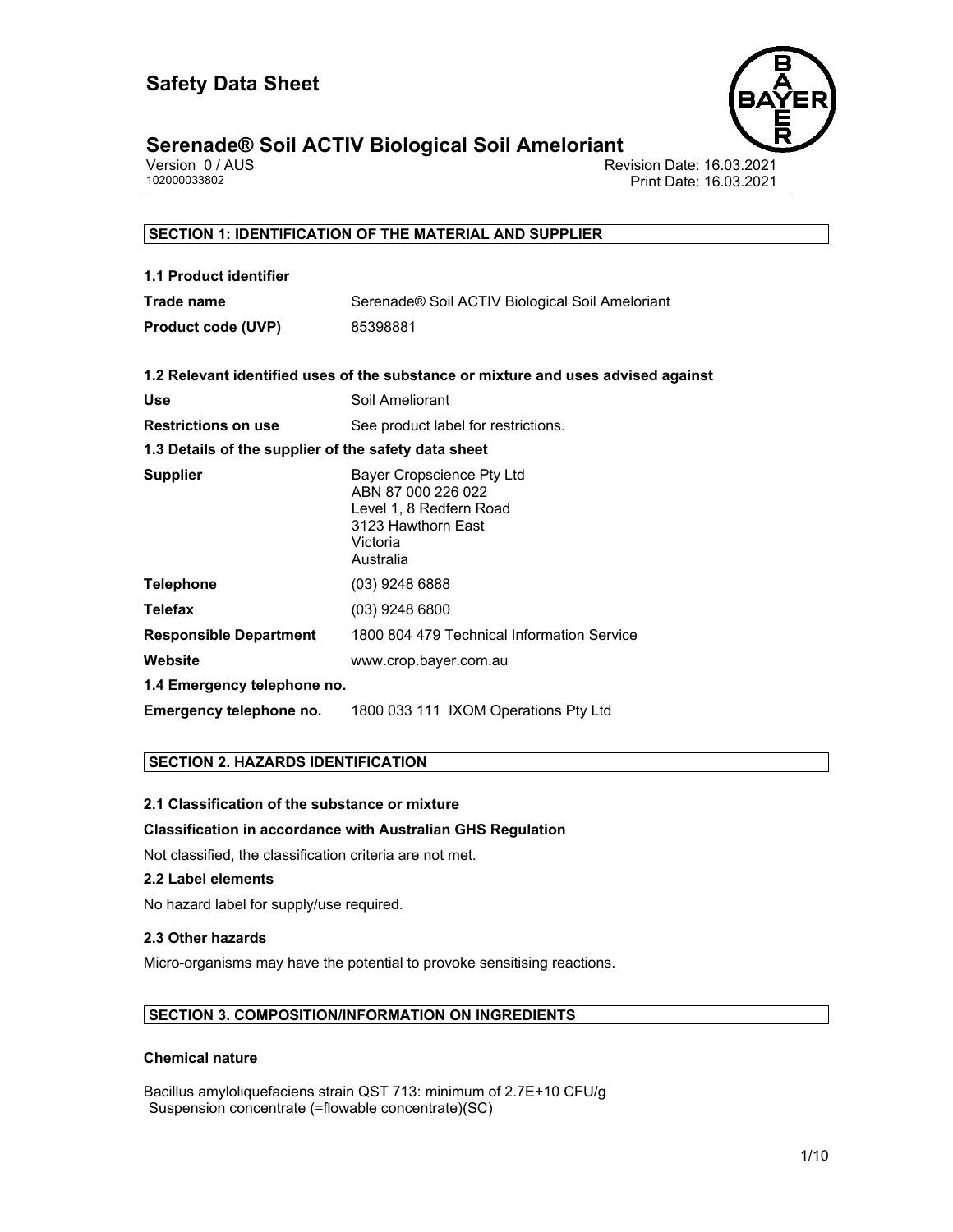

# **Serenade® Soil ACTIV Biological Soil Ameloriant**

Version 0 / AUS Revision Date: 16.03.2021 Print Date: 16.03.2021

| Chemical name                               | CAS-No. | Concentration [%] |
|---------------------------------------------|---------|-------------------|
| l Bacillus amvloliquefaciens strain QST 713 |         |                   |
| Other ingredients (non-hazardous) to 100%   |         |                   |

#### **SECTION 4. FIRST AID MEASURES**

**If poisoning occurs, immediately contact a doctor or Poisons Information Centre (telephone 13 11 26), and follow the advice given. Show this Safety Data Sheet to the doctor.** 

### **4.1 Description of first aid measures General advice** Move out of dangerous area. Victim to lie down in the recovery position, cover and keep him warm. **Inhalation** Move to fresh air. Keep patient warm and at rest. If symptoms persist, call a physician. **Skin contact** Take off contaminated clothing and shoes immediately. Wash off with soap and water. **Eye contact** Wash off immediately with plenty of water for at least 15 minutes. Remove contact lenses, if present, after the first 5 minutes, then continue rinsing eye. Get medical attention if irritation develops and persists. **Ingestion** Rinse out mouth and give water in small sips to drink. DO NOT induce vomiting unless directed to do so by a physician or poison control center. **4.2 Most important symptoms and effects, both acute and delayed Symptoms** To date no symptoms are known. **4.3 Indication of any immediate medical attention and special treatment needed Treatment** Treat symptomatically. There is no specific antidote.

#### **SECTION 5. FIRE FIGHTING MEASURES**

| 5.1 Extinguishing media                                         |                                                                                                                               |
|-----------------------------------------------------------------|-------------------------------------------------------------------------------------------------------------------------------|
| <b>Suitable</b>                                                 | Use water spray, alcohol-resistant foam, dry chemical or carbon<br>dioxide.                                                   |
| <b>Unsuitable</b>                                               | High volume water jet                                                                                                         |
| 5.2 Special hazards arising<br>from the substance or<br>mixture | No particular hazards known.                                                                                                  |
| 5.3 Advice for firefighters                                     |                                                                                                                               |
| <b>Special protective</b><br>equipment for firefighters         | In the event of fire and/or explosion do not breathe fumes. In the event<br>of fire, wear self-contained breathing apparatus. |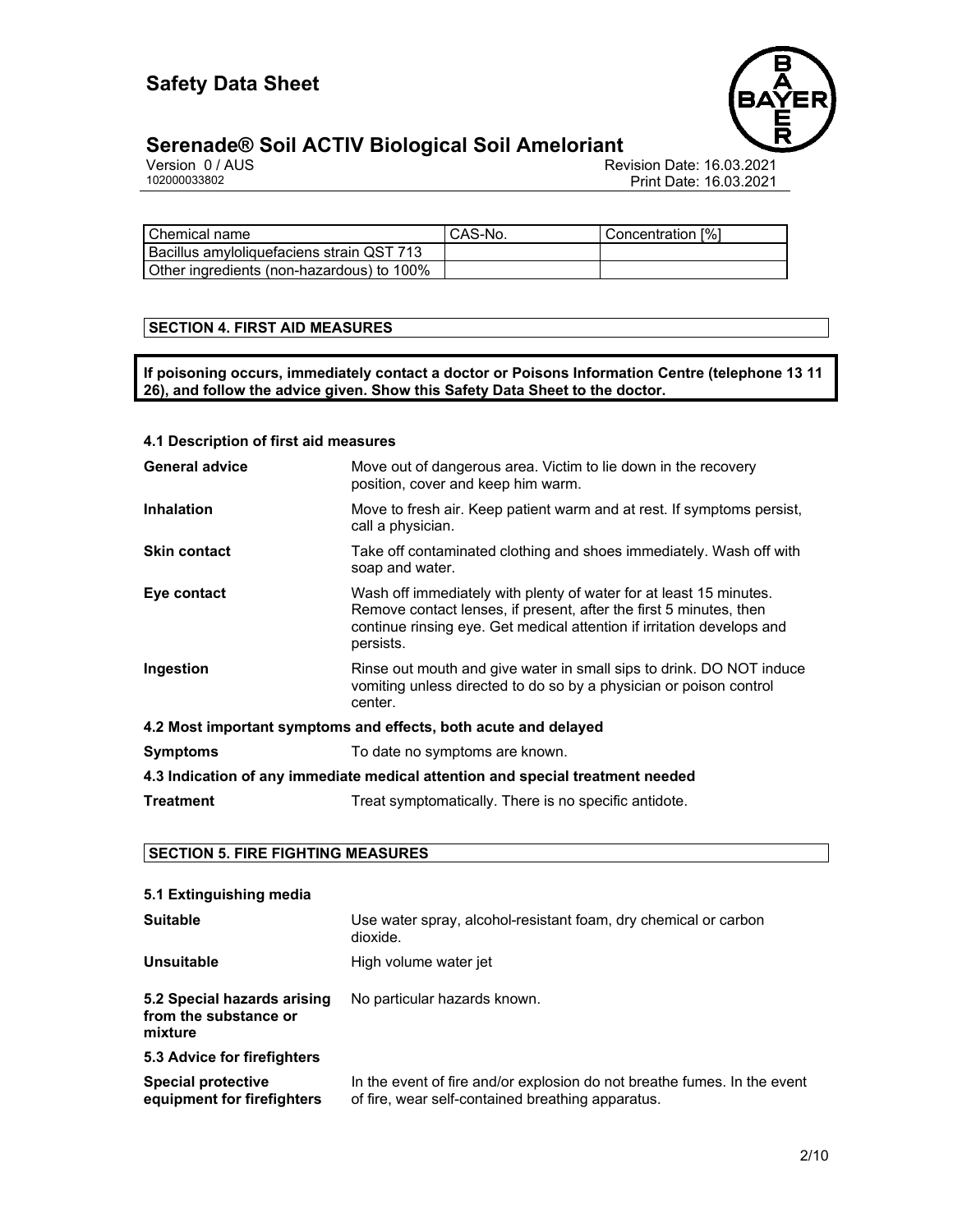

# **Serenade® Soil ACTIV Biological Soil Ameloriant 3/10**

| Version 0 / AUS |  |
|-----------------|--|
| 102000033802    |  |

Revision Date: 16.03.2021 Print Date: 16.03.2021

| <b>Further information</b>                    | Contain the spread of the fire-fighting media. Do not allow run-off from<br>fire fighting to enter drains or water courses.                                                                                                                                                                                                 |  |  |
|-----------------------------------------------|-----------------------------------------------------------------------------------------------------------------------------------------------------------------------------------------------------------------------------------------------------------------------------------------------------------------------------|--|--|
| <b>Hazchem Code</b>                           | Not applicable                                                                                                                                                                                                                                                                                                              |  |  |
| <b>SECTION 6. ACCIDENTAL RELEASE MEASURES</b> |                                                                                                                                                                                                                                                                                                                             |  |  |
|                                               | 6.1 Personal precautions, protective equipment and emergency procedures                                                                                                                                                                                                                                                     |  |  |
| <b>Precautions</b>                            | Avoid contact with spilled product or contaminated surfaces. Ensure<br>adequate ventilation. Use personal protective equipment. When<br>dealing with a spillage do not eat, drink or smoke.                                                                                                                                 |  |  |
| <b>6.2 Environmental</b><br>precautions       | Do not allow to get into surface water, drains and ground water. Do<br>not contaminate surface or ground water by cleaning equipment or<br>disposal of wastes, including equipment wash water. Apply this<br>product as specified on the label.                                                                             |  |  |
|                                               | 6.3 Methods and materials for containment and cleaning up                                                                                                                                                                                                                                                                   |  |  |
| Methods for cleaning up                       | Soak up with inert absorbent material (e.g. sand, silica gel, acid<br>binder, universal binder, sawdust). Collect and transfer the product<br>into a properly labelled and tightly closed container. Clean<br>contaminated floors and objects thoroughly, observing environmental<br>regulations. Clean with disinfectants. |  |  |
| <b>Additional advice</b>                      | Use personal protective equipment. If the product is accidentally<br>spilled, do not allow to enter soil, waterways or waste water canal.                                                                                                                                                                                   |  |  |
| 6.4 Reference to other<br>sections            | Information regarding safe handling, see section 7.<br>Information regarding personal protective equipment, see section 8.<br>Information regarding waste disposal, see section 13.                                                                                                                                         |  |  |

#### **SECTION 7. HANDLING AND STORAGE**

#### **7.1 Precautions for safe handling**

| Advice on safe handling                            | No specific precautions required when handling unopened<br>packs/containers; follow relevant manual handling advice. Ensure<br>adequate ventilation.                                                                                                                                                                                                     |
|----------------------------------------------------|----------------------------------------------------------------------------------------------------------------------------------------------------------------------------------------------------------------------------------------------------------------------------------------------------------------------------------------------------------|
| Advice on protection<br>against fire and explosion | Keep away from heat and sources of ignition.                                                                                                                                                                                                                                                                                                             |
| <b>Hygiene measures</b>                            | Avoid contact with skin, eyes and clothing. Keep working clothes<br>separately. Wash hands before breaks and immediately after handling<br>the product. Wash thoroughly with soap and water after handling.<br>Remove soiled clothing immediately and clean thoroughly before using<br>again. Garments that cannot be cleaned must be destroyed (burnt). |
|                                                    | 7.2 Conditions for safe storage, including any incompatibilities                                                                                                                                                                                                                                                                                         |

#### **Requirements for storage areas and containers** Store in a place accessible by authorized persons only. Store in original container. Keep containers tightly closed in a dry, cool and wellventilated place. Keep away from direct sunlight.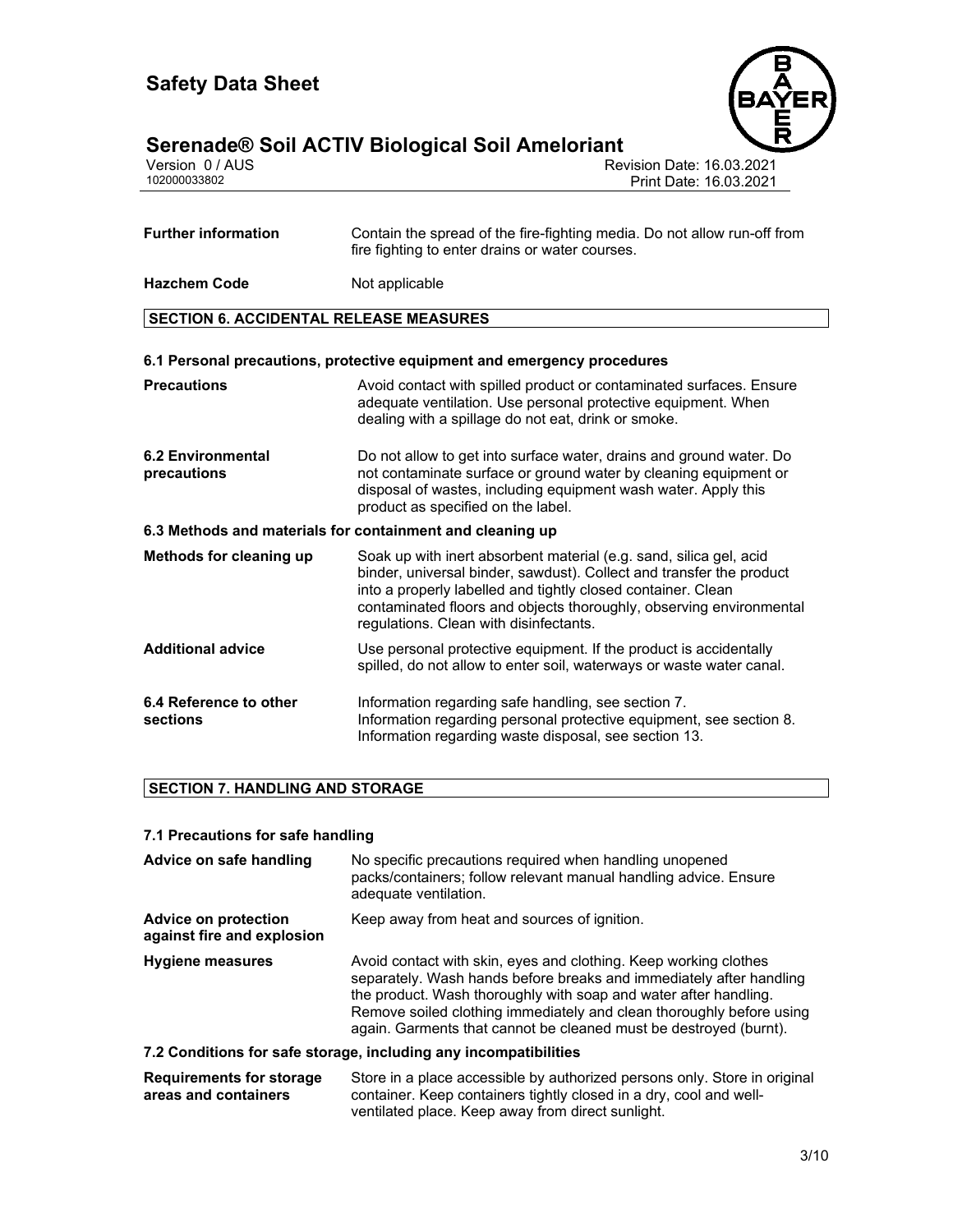

# **Serenade® Soil ACTIV Biological Soil Ameloriant 4/10**

| Version 0 / AUS |  |  |
|-----------------|--|--|
| 102000033802    |  |  |

Revision Date: 16.03.2021 Print Date: 16.03.2021

**Advice on common storage** Keep away from food, drink and animal feedingstuffs.

## **SECTION 8. EXPOSURE CONTROLS / PERSONAL PROTECTION**

#### **8.1 Control parameters**

| <b>Components</b>          | CAS-No. | <b>Control parameters</b>     | <b>Update</b> | <b>Basis</b> |
|----------------------------|---------|-------------------------------|---------------|--------------|
| Bacillus amvioliquefaciens |         | 20,000,000 CFU/m <sup>3</sup> |               | OES BCS*     |
| strain QST 713             |         |                               |               |              |

\*OES BCS: Internal Bayer AG, Crop Science Division "Occupational Exposure Standard"

#### **8.2 Exposure controls**

| <b>Respiratory protection</b>      | instructions regarding wearing and maintenance.<br>equivalent.                                                                     | Respiratory protection should only be used to control residual risk of<br>short duration activities, when all reasonably practicable steps have<br>been taken to reduce exposure at source e.g. containment and/or<br>local extract ventilation. Always follow respirator manufacturer's<br>Wear respirator with a particle filter mask (protection factor 20)<br>conforming to European Norm EN149FFP3 or EN140P3 or                                                                                                                                                              |  |
|------------------------------------|------------------------------------------------------------------------------------------------------------------------------------|------------------------------------------------------------------------------------------------------------------------------------------------------------------------------------------------------------------------------------------------------------------------------------------------------------------------------------------------------------------------------------------------------------------------------------------------------------------------------------------------------------------------------------------------------------------------------------|--|
| <b>Hand protection</b>             | contact time.<br>drinking, smoking or using the toilet.<br>Material<br>Rate of permeability<br>Glove thickness<br><b>Directive</b> | Please observe the instructions regarding permeability and<br>breakthrough time which are provided by the supplier of the gloves.<br>Also take into consideration the specific local conditions under which<br>the product is used, such as the danger of cuts, abrasion, and the<br>Wash gloves when contaminated. Dispose of when contaminated<br>inside, when perforated or when contamination on the outside cannot<br>be removed. Wash hands frequently and always before eating,<br>Nitrile rubber<br>> 480 min<br>$> 0.4$ mm<br>Protective gloves complying with EN<br>374. |  |
| Eye protection                     |                                                                                                                                    | Wear goggles (conforming to EN166, Field of Use $=$ 5 or equivalent).                                                                                                                                                                                                                                                                                                                                                                                                                                                                                                              |  |
| Skin and body protection           |                                                                                                                                    | Wear standard coveralls and Category 3 Type 5 suit.                                                                                                                                                                                                                                                                                                                                                                                                                                                                                                                                |  |
| <b>General protective measures</b> |                                                                                                                                    | In normal use and handling conditions please refer to the label<br>and/or leaflet. In all other cases the above mentioned<br>recommendations would apply.                                                                                                                                                                                                                                                                                                                                                                                                                          |  |
| <b>Engineering Controls</b>        |                                                                                                                                    |                                                                                                                                                                                                                                                                                                                                                                                                                                                                                                                                                                                    |  |
| Advice on safe handling            | No specific precautions required when handling unopened<br>adequate ventilation.                                                   | packs/containers; follow relevant manual handling advice. Ensure                                                                                                                                                                                                                                                                                                                                                                                                                                                                                                                   |  |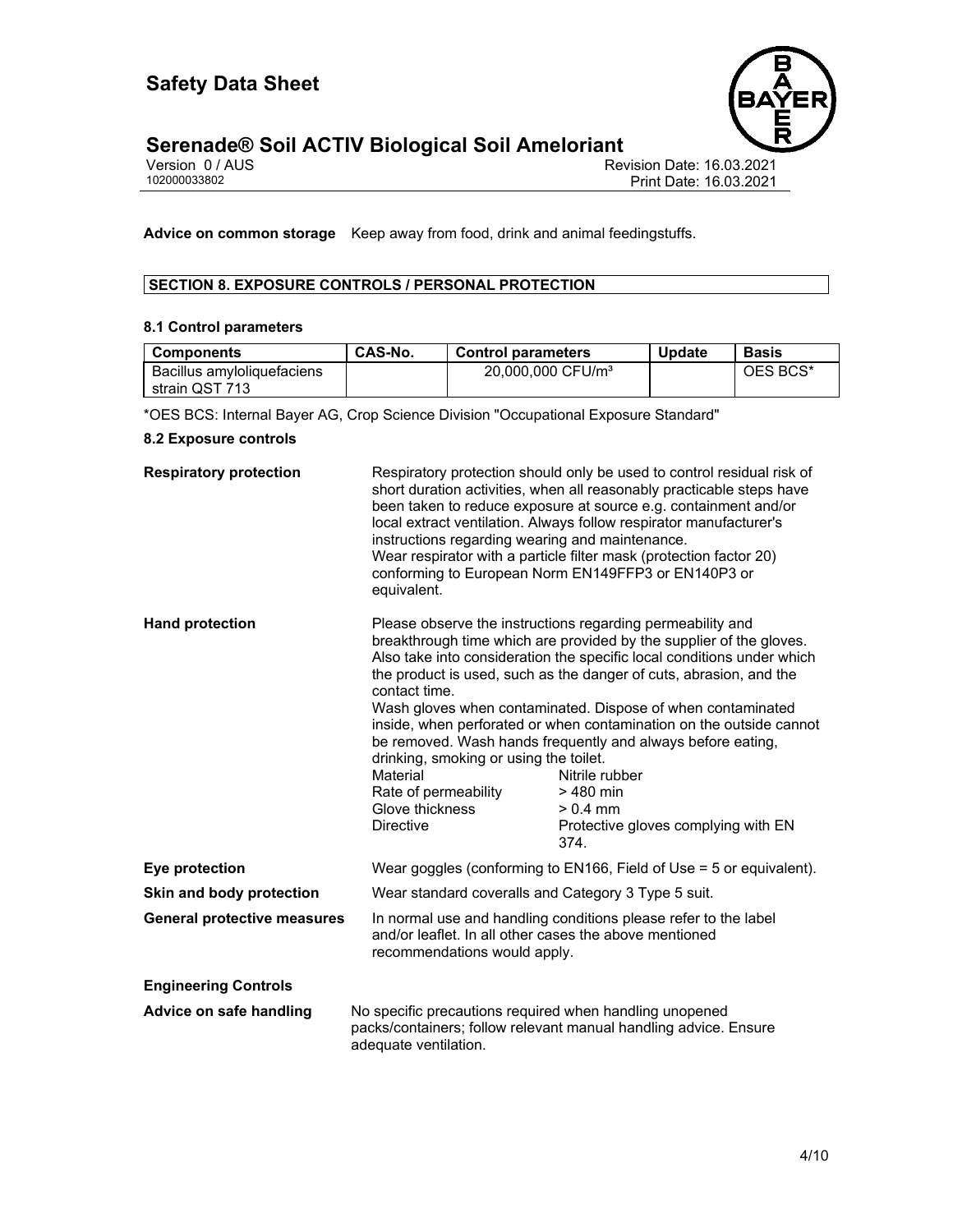

# **Serenade® Soil ACTIV Biological Soil Ameloriant**<br> **Version 0/AUS**<br> **102000033802**

Revision Date: 16.03.2021 Print Date: 16.03.2021

## **SECTION 9. PHYSICAL AND CHEMICAL PROPERTIES**

#### **9.1 Information on basic physical and chemical properties**

| Form                                                     | suspension                                                                                               |
|----------------------------------------------------------|----------------------------------------------------------------------------------------------------------|
| Colour                                                   | brown                                                                                                    |
| Odour                                                    | sweet, earthy                                                                                            |
| <b>Odour Threshold</b>                                   | No data available                                                                                        |
| рH                                                       | 5.1 - 5.5 (100 %) (23 °C)                                                                                |
| <b>Melting point/range</b>                               | No data available                                                                                        |
| <b>Boiling Point</b>                                     | No data available                                                                                        |
| <b>Flash point</b>                                       | > 95 °C (1,011 hPa)                                                                                      |
| <b>Flammability</b>                                      | No data available                                                                                        |
| <b>Auto-ignition temperature</b>                         | >600 °C                                                                                                  |
| Minimum ignition energy                                  | Not applicable                                                                                           |
| Self-accelarating<br>decomposition temperature<br>(SADT) | No data available                                                                                        |
| <b>Upper explosion limit</b>                             | No data available                                                                                        |
| <b>Lower explosion limit</b>                             | No data available                                                                                        |
| Vapour pressure                                          | No data available                                                                                        |
| <b>Evaporation rate</b>                                  | No data available                                                                                        |
| <b>Relative vapour density</b>                           | No data available                                                                                        |
| <b>Relative density</b>                                  | No data available                                                                                        |
| <b>Density</b>                                           | ca. 1.10 g/cm <sup>3</sup> (20 °C)                                                                       |
| <b>Water solubility</b>                                  | dispersible                                                                                              |
| <b>Partition coefficient: n-</b><br>octanol/water        | Not applicable                                                                                           |
| <b>Viscosity, dynamic</b>                                | 160 - 480 mPa.s (23 °C)<br>Velocity gradient 20 /s<br>55 - 153 mPa.s (23 °C)<br>Velocity gradient 100 /s |
| <b>Viscosity, kinematic</b>                              | No data available                                                                                        |
| <b>Oxidizing properties</b>                              | No oxidizing properties                                                                                  |
| <b>Explosivity</b>                                       | Not explosive                                                                                            |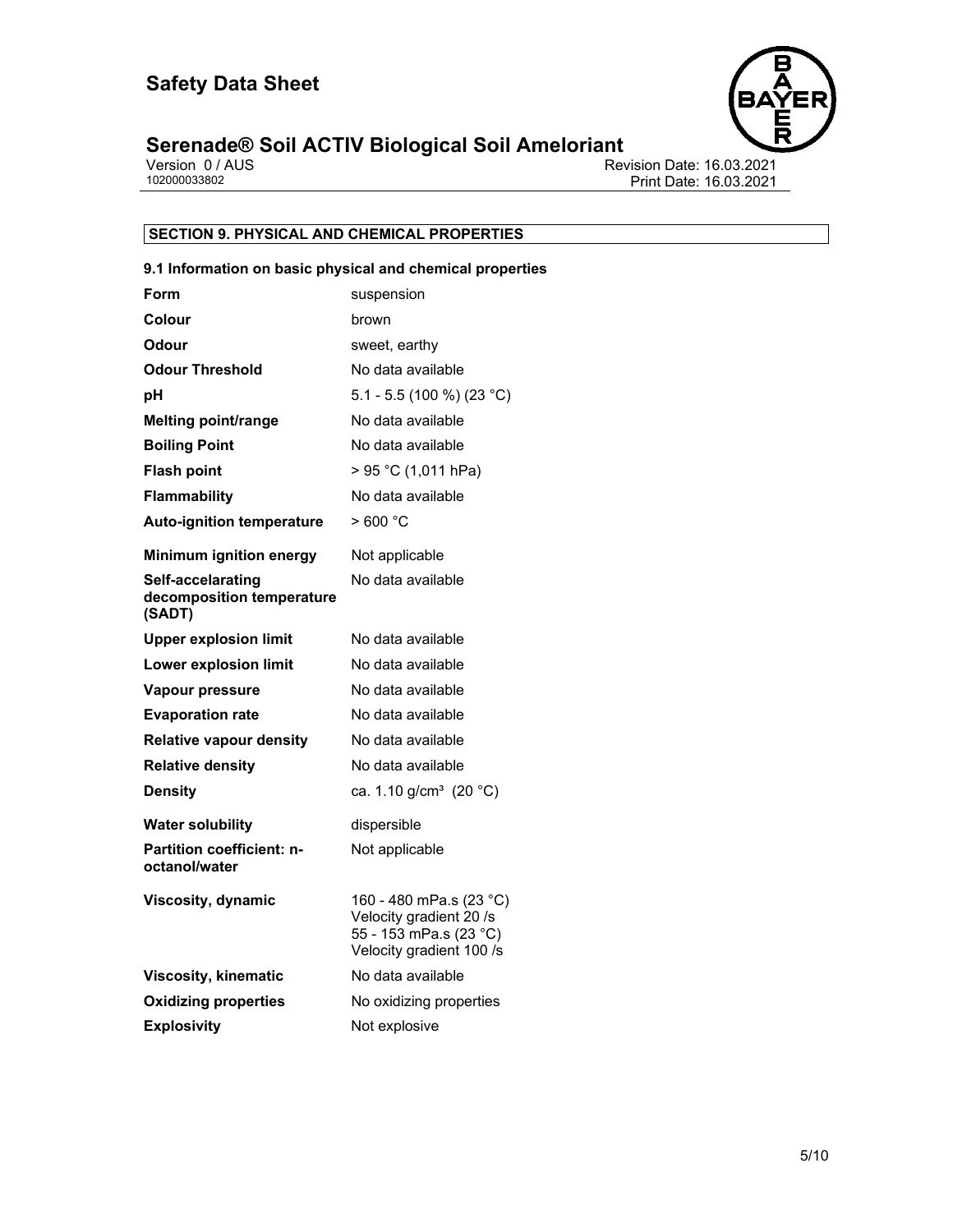

# **Serenade® Soil ACTIV Biological Soil Ameloriant 6/10**

Version 0 / AUS<br>102000033802<br>Print Date: 16.03.2021<br>Print Date: 16.03.2021 Print Date: 16.03.2021

#### **SECTION 10. STABILITY AND REACTIVITY**

| 10.1 Reactivity                            |                                                                                            |
|--------------------------------------------|--------------------------------------------------------------------------------------------|
| <b>Thermal decomposition</b>               | Stable under normal conditions.                                                            |
| <b>10.2 Chemical stability</b>             | Stable under recommended storage conditions.                                               |
| 10.3 Possibility of<br>hazardous reactions | No hazardous reactions when stored and handled according to<br>prescribed instructions.    |
| 10.4 Conditions to avoid                   | Protect from sunlight. Do not expose to temperatures exceeding 40 °C/<br>104 $^{\circ}$ F. |
|                                            | <b>10.5 Incompatible materials</b> Store only in the original container.                   |
| 10.6 Hazardous<br>decomposition products   | No decomposition products expected under normal conditions of use.                         |

#### **SECTION 11. TOXICOLOGICAL INFORMATION**

#### **11.1 Information on toxicological effects**

| <b>Acute oral toxicity</b>           | LD50 (Rat) $> 5,000$ mg/kg                                    |
|--------------------------------------|---------------------------------------------------------------|
| <b>Acute inhalation toxicity</b>     | $LC50$ (Rat) $> 5.17$ mg/l                                    |
| <b>Acute dermal toxicity</b>         | LD50 (Rat) > 5,000 mg/kg                                      |
| <b>Skin corrosion/irritation</b>     | Slight irritant effect - does not require labelling. (Rabbit) |
| Serious eye damage/eye<br>irritation | Slight irritant effect - does not require labelling. (Rabbit) |

**Respiratory or skin** 

**sensitisation** No data available

#### **Assessment mutagenicity**

Bacillus amyloliquefaciens: Test not required for microorganisms.

#### **Assessment carcinogenicity**

Bacillus amyloliquefaciens: Test not required for microorganisms.

#### **Assessment toxicity to reproduction**

Bacillus amyloliquefaciens: Test not required for microorganisms.

#### **Assessment developmental toxicity**

Bacillus amyloliquefaciens: Test not required for microorganisms.

#### **Assessment STOT Specific target organ toxicity – single exposure**

Bacillus amyloliquefaciens: Based on available data, the classification criteria are not met.

#### **Assessment STOT Specific target organ toxicity – repeated exposure**

Bacillus amyloliquefaciens did not cause specific target organ toxicity in experimental animal studies.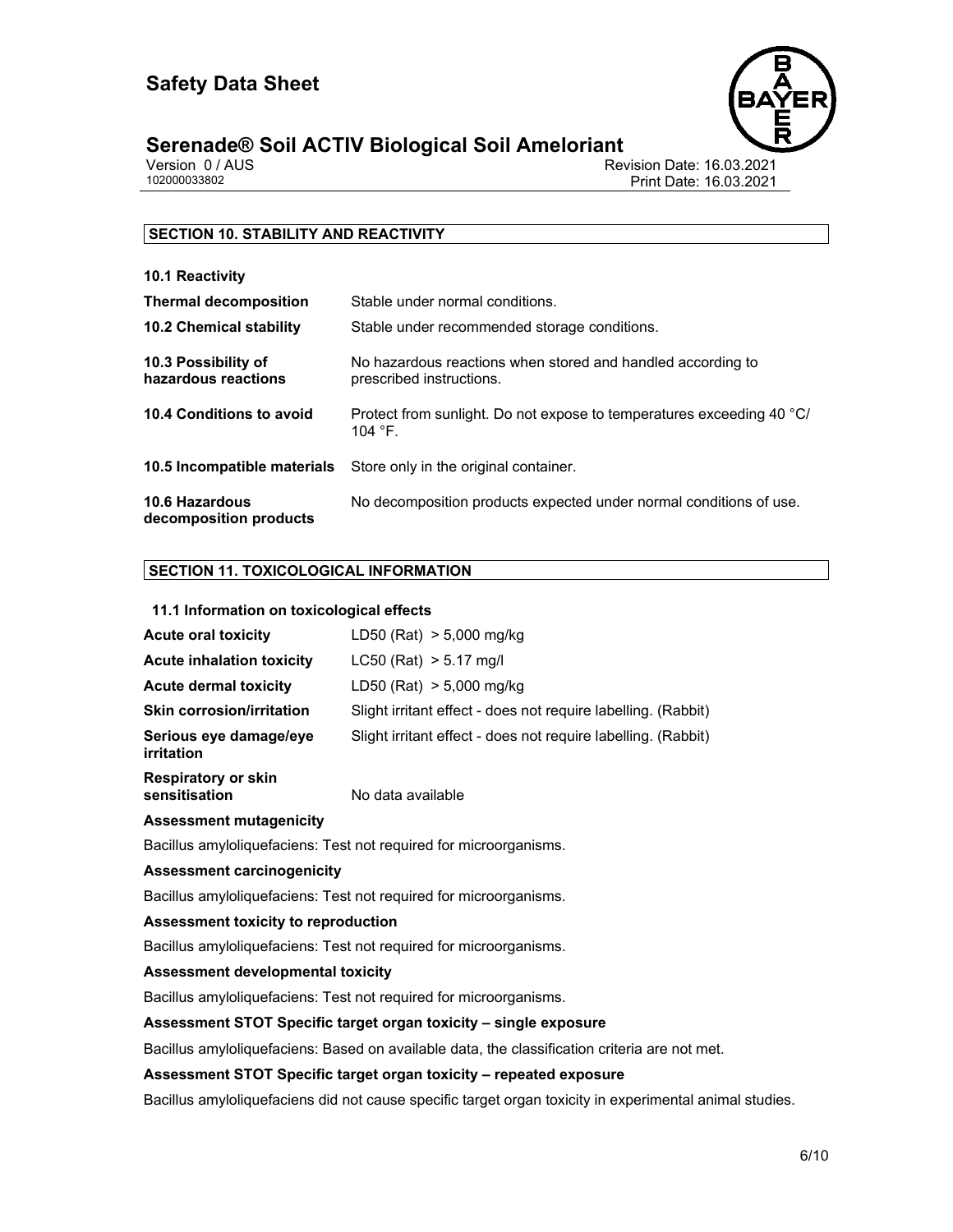

# **Serenade® Soil ACTIV Biological Soil Ameloriant**<br>Version 0/AUS

Version 0 / AUS<br>102000033802<br>Print Date: 16.03.2021<br>Print Date: 16.03.2021 Print Date: 16.03.2021

#### **Aspiration hazard**

Based on available data, the classification criteria are not met.

#### **Information on likely routes of exposure**

Harmful if inhaled. Mists may cause respiratory tract irritation. May cause sensitisation by skin contact. May cause eye irritation. Harmful if swallowed.

**Early onset symptoms related to exposure**  Refer to Section 4

**Delayed health effects from exposure**  Refer to Section 11

**Exposure levels and health effects**  Refer to Section 4

# **Interactive effects**

Not known

**When specific chemical data is not available**  Not applicable

#### **Mixture of chemicals**  Refer to Section 2.1

**Further information**  No further toxicological information is available.

#### **SECTION 12. ECOLOGICAL INFORMATION**

#### **12.1 Toxicity**

| <b>Toxicity to fish</b>                     | LC50 (Oncorhynchus mykiss (rainbow trout)) 162 mg/l 3.24 x 10^9<br>CFU/L<br>Exposure time: 30 d<br>The value mentioned relates to the active ingredient.                                                                                                                                                                                                                                                                          |
|---------------------------------------------|-----------------------------------------------------------------------------------------------------------------------------------------------------------------------------------------------------------------------------------------------------------------------------------------------------------------------------------------------------------------------------------------------------------------------------------|
|                                             | NOEC (Oncorhynchus mykiss (rainbow trout)) 86 mg/l 1.72 x 10 <sup>1</sup> 9<br>CFU/L<br>Exposure time: 30 d<br>The value mentioned relates to the active ingredient.                                                                                                                                                                                                                                                              |
| <b>Toxicity to aquatic</b><br>invertebrates | EC50 (Daphnia magna (Water flea)) 108 mg/l 2.16 x 10^9 CFU/L<br>Exposure time: 48 h<br>The value mentioned relates to the active ingredient.<br>NOEC (Daphnia magna (Water flea)) 13 mg/l 2.6 x 10^8 CFU/L<br>Exposure time: 48 h<br>The value mentioned relates to the active ingredient.<br>EC50 (Daphnia magna (Water flea)) 1.6 x 10^6 CFU/mL<br>Exposure time: 21 d<br>The value mentioned relates to the active ingredient. |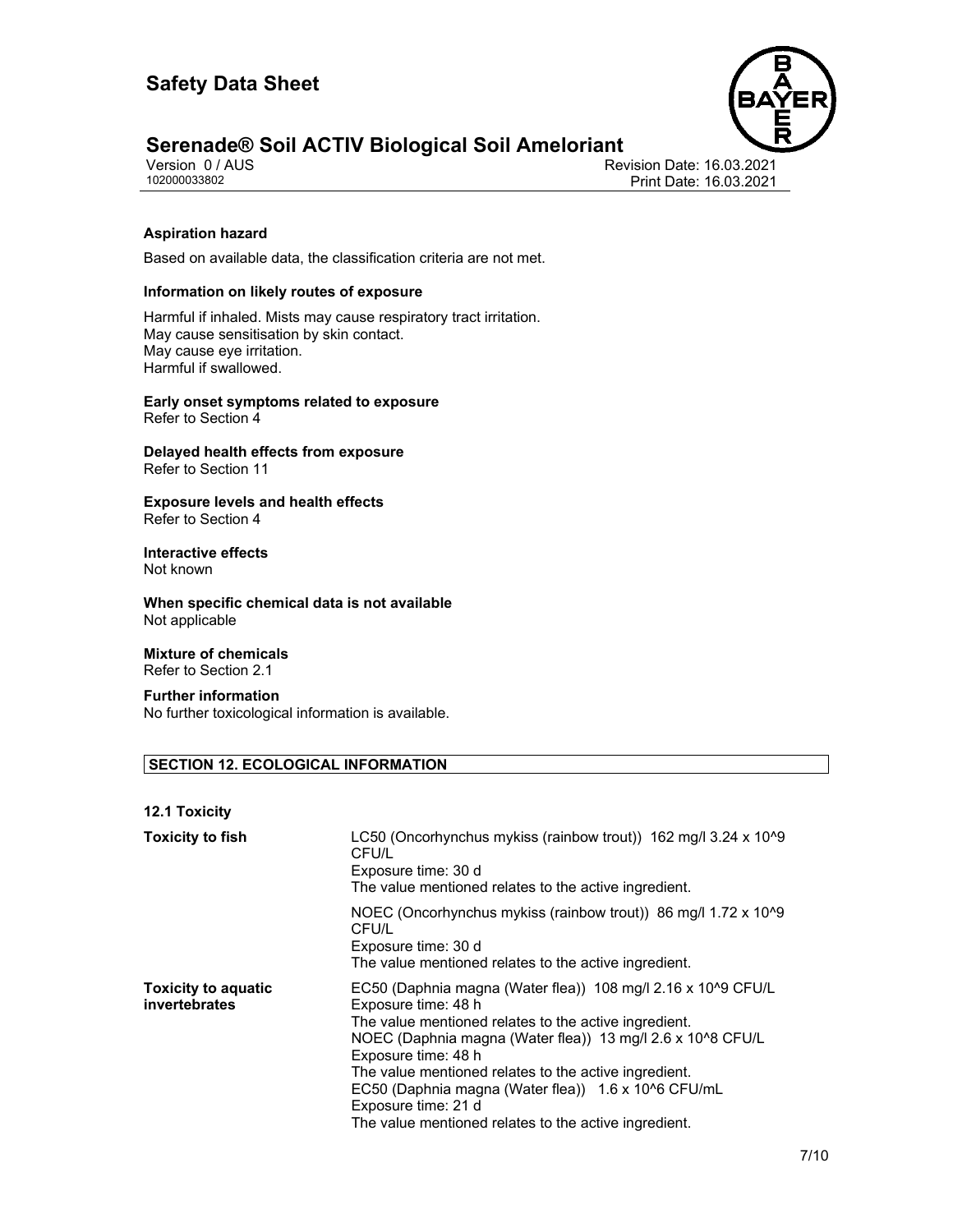

# **Serenade® Soil ACTIV Biological Soil Ameloriant 8/10**

| <u>saranaaco San Ale III Biologiaal Son Aliiolorianii </u> |                                                                                                                                     |  |
|------------------------------------------------------------|-------------------------------------------------------------------------------------------------------------------------------------|--|
| Version 0 / AUS                                            | <b>Revision Date: 16.03.2021</b>                                                                                                    |  |
| 102000033802                                               | Print Date: 16.03.2021                                                                                                              |  |
|                                                            | NOEC (Daphnia magna (Water flea)) 7.9 x 10^5 CFU/mL<br>Exposure time: 21 d<br>The value mentioned relates to the active ingredient. |  |
| <b>Toxicity to aquatic plants</b>                          | NOEC (Desmodesmus subspicatus (green algae)) >= 100 mg/l<br>The value mentioned relates to the active ingredient.                   |  |
|                                                            | LOEC (Desmodesmus subspicatus (green algae)) > 100 mg/l<br>The value mentioned relates to the active ingredient.                    |  |
| 12.2 Persistence and degradability                         |                                                                                                                                     |  |
| <b>Biodegradability</b>                                    | No data available                                                                                                                   |  |
| 12.3 Bioaccumulative potential                             |                                                                                                                                     |  |
| <b>Bioaccumulation</b>                                     | No data available                                                                                                                   |  |
| 12.4 Mobility in soil                                      |                                                                                                                                     |  |
| <b>Mobility in soil</b>                                    | No data available                                                                                                                   |  |

**12.5 Other adverse effects Additional ecological** 

**information** 

No other effects to be mentioned.

#### **SECTION 13. DISPOSAL CONSIDERATIONS**

Triple-rinse containers before disposal. Add rinsings to spray tank. Do not dispose of undiluted chemicals on site. If recycling, replace cap and return clean containers to recycler or designated collection point. If not recycling, break, crush, or puncture and deliver empty packaging to an approved waste management facility. If an approved waste management facility is not available, bury the empty packaging 500 mm below the surface in a disposal pit specifically marked and set up for this purpose, clear of waterways, desirable vegetation and tree roots, in compliance with relevant Local, State or Territory government regulations. Do not burn empty containers or product. Do not reuse container for any other purpose.

#### **SECTION 14. TRANSPORT INFORMATION**

According to national and international transport regulations not classified as dangerous goods.

#### **SECTION 15. REGULATORY INFORMATION**

Registration not required according to the Agricultural and Veterinary Chemicals Code Act 1994.

#### **SUSMP classification (Poison Schedule)**

Exempt (Standard for the Uniform Scheduling of Medicines and Poisons)

#### **SECTION 16. OTHER INFORMATION**

**Trademark information** Serenade® is a Registered Trademark of the Bayer Group.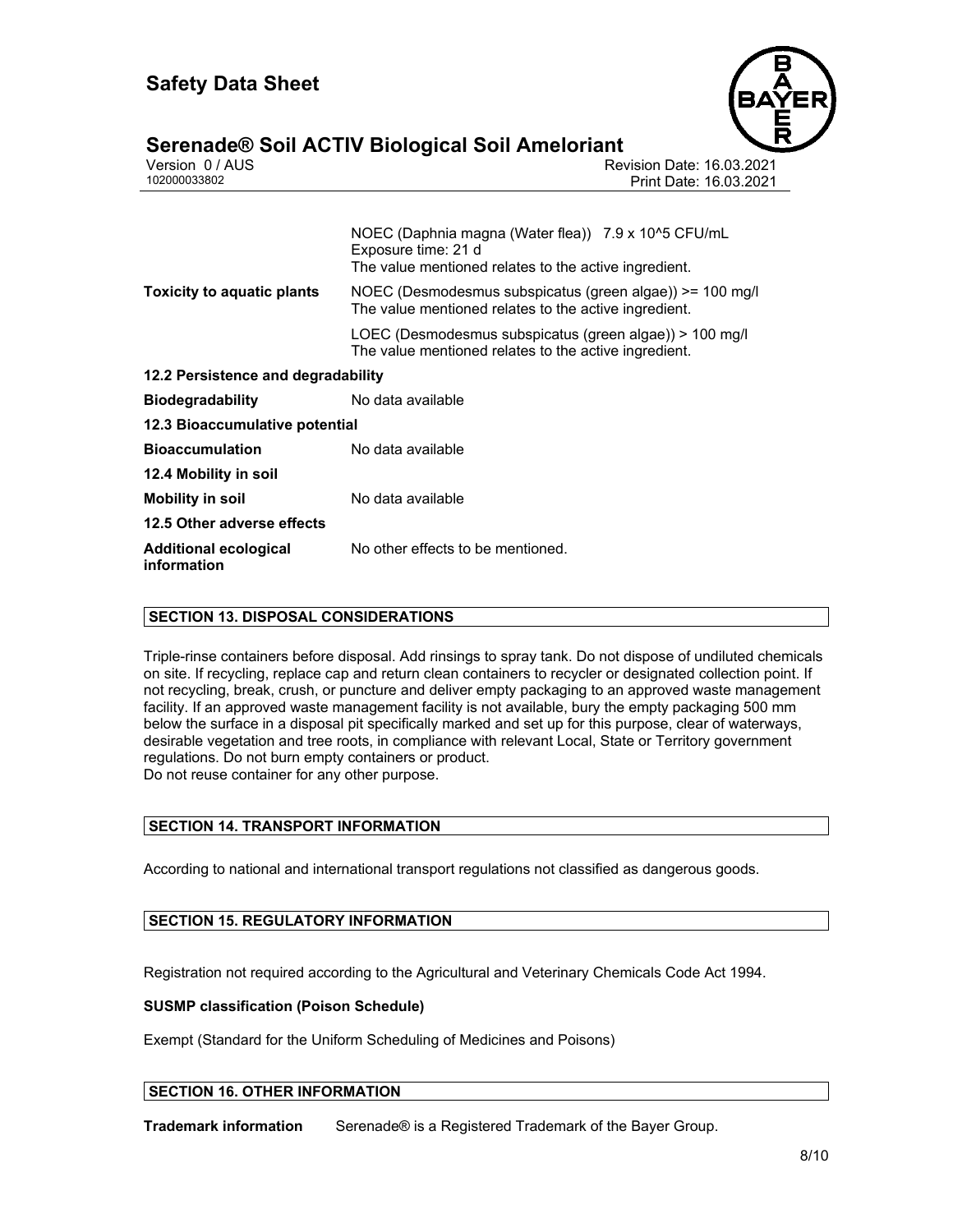

# **Serenade® Soil ACTIV Biological Soil Ameloriant**<br>Version 0/AUS

Version 0 / AUS<br>
102000033802<br>
Print Date: 16.03.2021<br>
Print Date: 16.03.2021 Print Date: 16.03.2021

#### **Abbreviations and acronyms**

| <b>ADN</b>           | European Agreement concerning the International Carriage of Dangerous Goods by<br><b>Inland Waterways</b>                                                                                                            |
|----------------------|----------------------------------------------------------------------------------------------------------------------------------------------------------------------------------------------------------------------|
| <b>ADR</b>           | European Agreement concerning the International Carriage of Dangerous Goods by<br>Road                                                                                                                               |
| <b>ATE</b>           | Acute toxicity estimate                                                                                                                                                                                              |
| AU OEL               | Australia. OELs. (Adopted National Exposure Standards for Atmospheric<br>Contaminants in the Occupational Environment)                                                                                               |
| CAS-Nr.              | <b>Chemical Abstracts Service number</b>                                                                                                                                                                             |
| <b>CEILING</b>       | Ceiling Limit Value                                                                                                                                                                                                  |
| Conc.                | Concentration                                                                                                                                                                                                        |
| EC-No.               | European community number                                                                                                                                                                                            |
| ECx                  | Effective concentration to x %                                                                                                                                                                                       |
| <b>EINECS</b>        | European inventory of existing commercial substances                                                                                                                                                                 |
| <b>ELINCS</b>        | European list of notified chemical substances                                                                                                                                                                        |
| EN                   | European Standard                                                                                                                                                                                                    |
| EU                   | European Union                                                                                                                                                                                                       |
| IATA                 | International Air Transport Association                                                                                                                                                                              |
| <b>IBC</b>           | International Code for the Construction and Equipment of Ships Carrying Dangerous                                                                                                                                    |
|                      | Chemicals in Bulk (IBC Code)                                                                                                                                                                                         |
| ICx                  | Inhibition concentration to x %                                                                                                                                                                                      |
| <b>IMDG</b>          | International Maritime Dangerous Goods                                                                                                                                                                               |
| LCx                  | Lethal concentration to x %                                                                                                                                                                                          |
| LD <sub>x</sub>      | Lethal dose to $\times$ %                                                                                                                                                                                            |
| LOEC/LOEL            | Lowest observed effect concentration/level                                                                                                                                                                           |
| <b>MARPOL</b>        | MARPOL: International Convention for the prevention of marine pollution from ships                                                                                                                                   |
| N.O.S.               | Not otherwise specified                                                                                                                                                                                              |
| NOEC/NOEL            | No observed effect concentration/level                                                                                                                                                                               |
| OECD                 | Organization for Economic Co-operation and Development                                                                                                                                                               |
| OES BCS              | OES BCS: Internal Bayer AG, Crop Science Division "Occupational Exposure<br>Standard"                                                                                                                                |
| <b>PEAK</b>          | PEAK: Exposure Standard - Peak means a maximum or peak airborne concentration<br>of a particular substance determined over the shortest analytically practicable period of<br>time which does not exceed 15 minutes. |
| <b>RID</b><br>SK-SEN | Regulations concerning the International Carriage of Dangerous Goods by Rail<br>Skin sensitiser                                                                                                                      |
| SKIN_DES             | SKIN_DES: Skin notation: Absorption through the skin may be a significant source of                                                                                                                                  |
| <b>STEL</b>          | exposure.<br>STEL: Exposure standard - short term exposure limit (STEL): A 15 minute TWA                                                                                                                             |
|                      | exposure which should not be exceeded at any time during a working day even if the                                                                                                                                   |
|                      | eight-hour TWA average is within the TWA exposure standard. Exposures at the STEL<br>should not be longer than 15 minutes and should not be repeated more than four times                                            |
|                      | per day. There should be at least 60 minutes between successive exposures at the                                                                                                                                     |
|                      | STEL.                                                                                                                                                                                                                |
| <b>TWA</b>           | TWA: Exposure standard - time-weighted average (TWA): The average airborne<br>concentration of a particular substance when calculated over a normal eight-hour                                                       |
|                      | working day, for a five-day working week.                                                                                                                                                                            |
| <b>TWA</b>           | Time weighted average                                                                                                                                                                                                |
| UN                   | <b>United Nations</b>                                                                                                                                                                                                |
| <b>WHO</b>           | World health organisation                                                                                                                                                                                            |

This SDS summarises our best knowledge of the health and safety hazard information of the product and how to safely handle and use the product in the workplace. Each user should read this SDS and consider